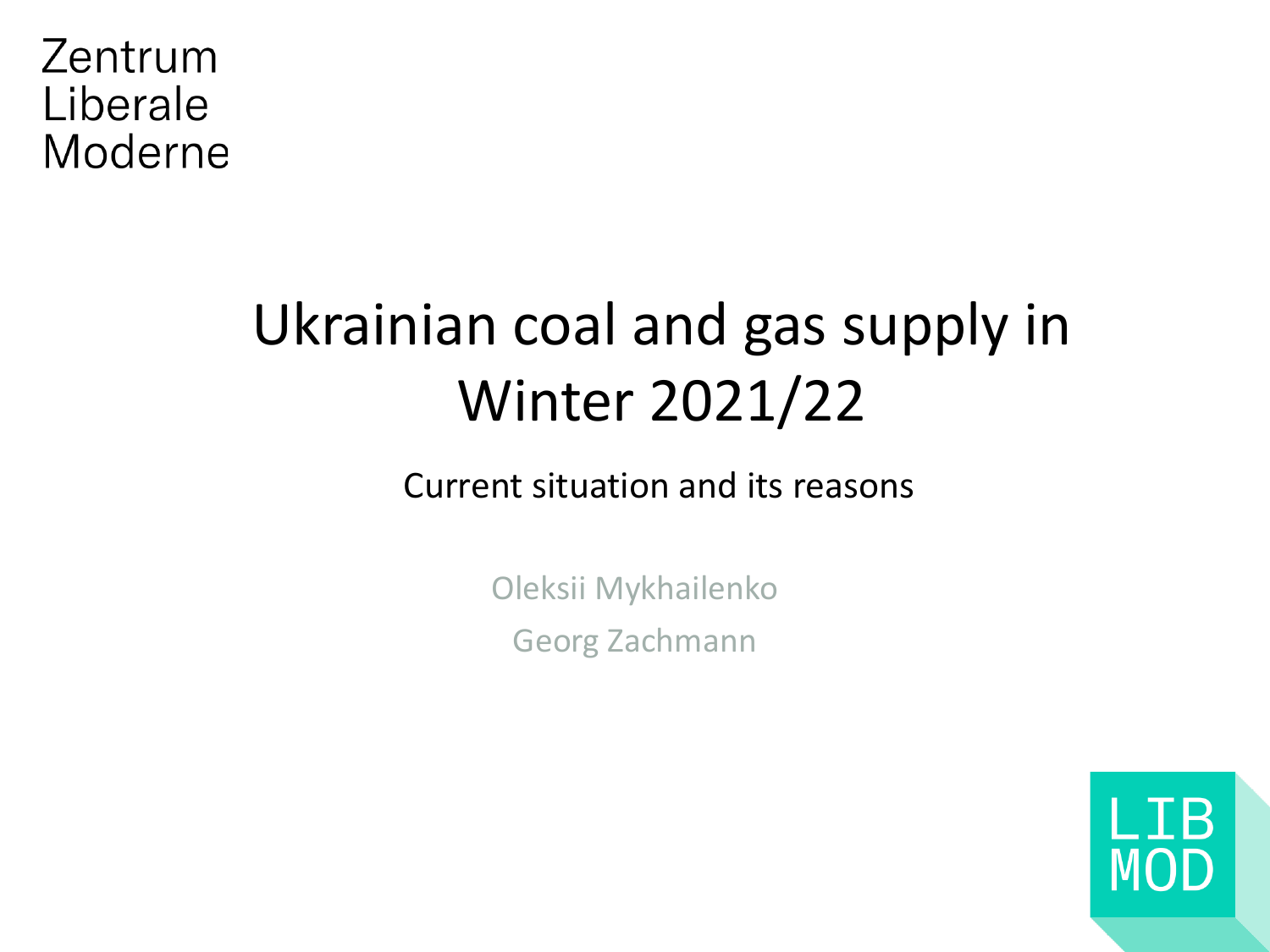

# Context and motivation

- At the end of 2021, coal and gas storage levels in Ukraine are much lower than in past years.
- This has raised concerns on supply security in the upcoming winter and politically sensitive dependency on Russian energy supplies.
- This presentation seeks to describe the situation and its main causes to enable a fact-based discussion.

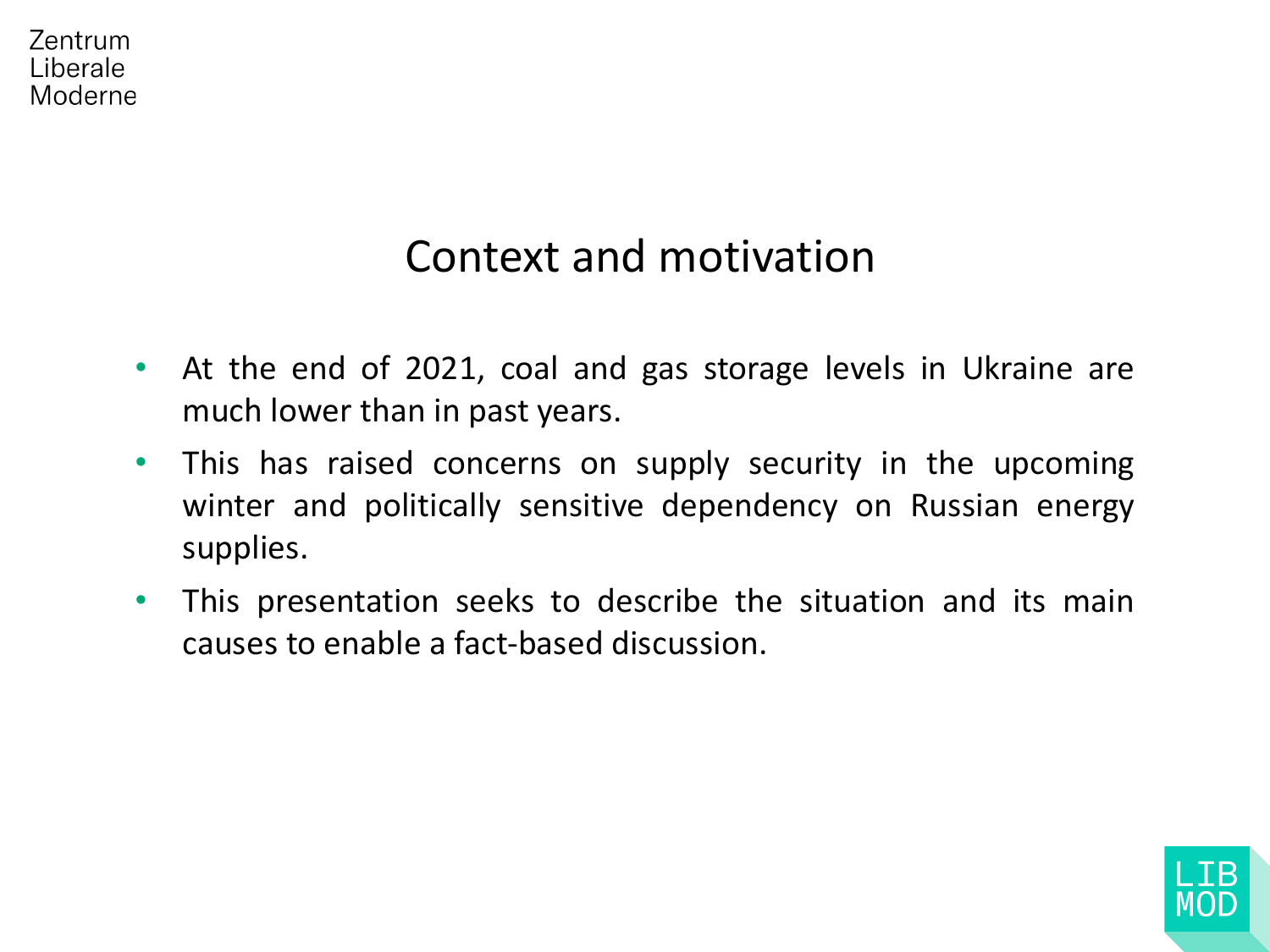#### Zentrum **Coal stock at the Ukrainian power stations is at its historic minimum**  Liberale

The rapid consumption of coal during winter 2020-21 was not followed by active procurement



Moderne



*Source: Ministry of Energy of Ukraine, Ukrenergo, own calculations*

- Coal stock in 2021 was 54% lower than 2015-19 average and 68% lower vs 2020.
- Current coal stock can cover only 10 days of generation but is not evenly distributed among power stations.
- The coal stock level is not linked to the abnormal level of thermal generation or consumption (2020-21 winter was warm and low consumption due to Covid-19).
- Share of imported coal is  $\sim$ 20%, with >70% coming from Russia (incl from DTEK-owned mines). Kazakhstan provided 18% of imported coal in 2021.
- Domestic coal supplies only local power stations and is not exported.
- Extraction has been decreasing faster than the drop in thermal power generation.
- Power plants operators are legally required to keep 10-20 days' coal stock. All companies failed to do so by the end of 2021.



| 3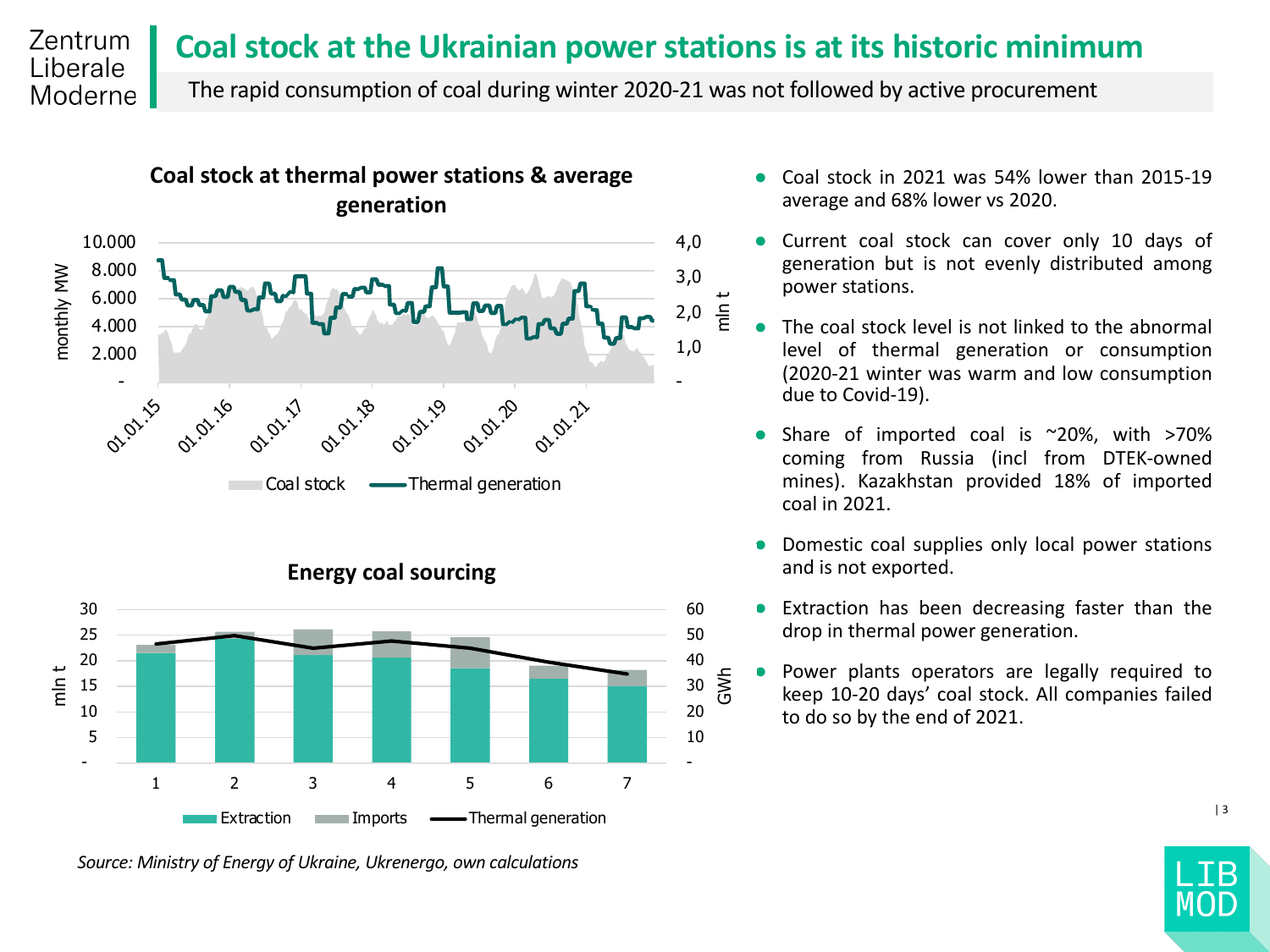#### Zentrum **Procurement of coal in 2021 by power generators was too low** Liberale

This is due to both internal mismanagement and market-wide problems



Moderne

### **Coal procurement and key market prices**



*Source: Ministry of Energy of Ukraine, UA Market Operator, own calculations*

- Previous Ministry of Energy team decreased a minimum requirement for coal stock last winter, which lead to rapid decrease in coal stock.
- Coal procurement during 2021 was not enough to reach the secure level after increase of coal consumption during previous winter. Procurement slow downed following the drop in power price.
- As domestic coal prices are not linked to international market fluctuations, changes in coal prices did not affect procurement much.
- DTEK Energy controls 70% of thermal fleet, 80% of domestic energy coal extraction and imports most of anthracite coal from their own mines in Russian. Worldwide price fluctuations hardly affected the internal cost of coal extracted.
- UA power market has regulatory constraints that have led to cash-flow gaps for power generators:
	- Wholesale market is under tight price caps which were increased in Aug'21.
	- State-owned coal mines and water supply companies have increasing arrears to their power suppliers – implying that power plants have no money to procure coal-
- generation) and time gap in increasing price caps  $\frac{1}{4}$ ● Accumulated debts ( $€$  100-150 mln to coal-fired might have delayed the coal procurement but are not the decisive factors.

MOL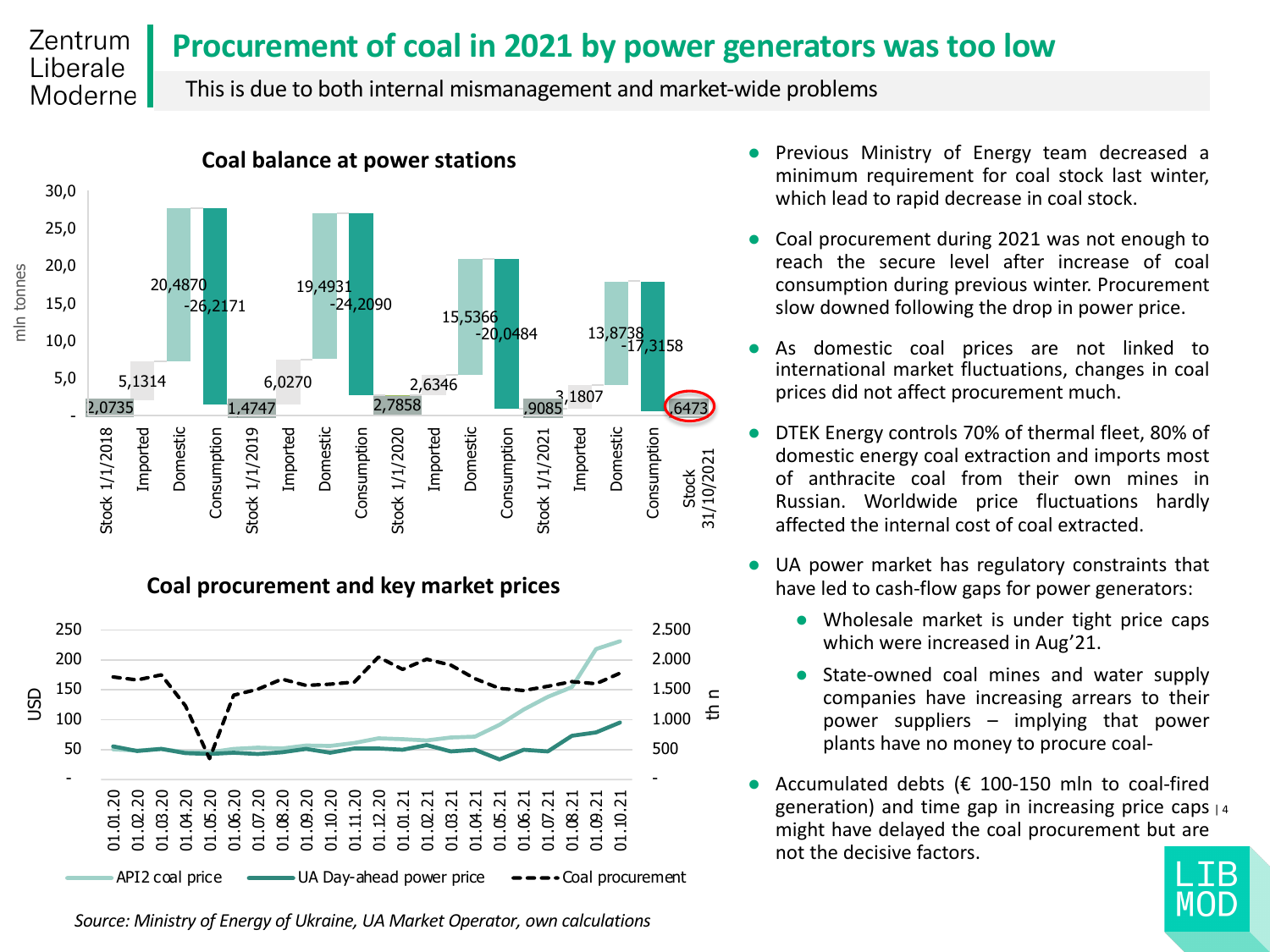#### Zentrum **Security of power supply is under risk for winter 2021-22** Liberale

Lack of coal may spill over into the already strained gas sector



**Monthly coal stock estimation**

Moderne

**Estimated coal required by Mar'22**



- Power companies have already started diversifying the coal supply, procuring up to 300 th t per month from the US, Columbia and Poland as well as 100-110 th t of anthracite from DTEK-owned mines in Russia.
- Russian Federation has blocked railway transit of Kazakh coal. It may also block shipments of coal from their territory and any sea route shipments via the Black sea, including re-routing of shipments from Kazakhstan. This puts 75% of the currently contracted import of coal under jeopardy.
- Nevertheless, the coal stock is on a thin margin and other events may contribute to increased demand:
	- Low water levels and no snow so far limit hydro generation;
	- Potential power imports blockade from Belarus and Russia;
	- Nuclear power plants are now operating at historic maximum (14 out of 15 blocks, total >12GW). Failure of 1 block (1 GW) or 1 biggest power station (6 GW) can only be replaced by domestic coal generation;
	- Colder winter (2C in our analysis) would add up to coal demand.
- Power system remains susceptible to a range or risks, which would lead to increased load on thermal power plants and additional demand for coal that cannot be met.
- Ukrainian power plants can burn natural gas instead of coal, but this would lead to other problems:
	- | 5 ● Power market price caps are below marginal costs of burning natural gas – additional financial mechanism would need to be established (already under consideration by authorities);
	- Additional demand for natural gas may break the fragile gas balance.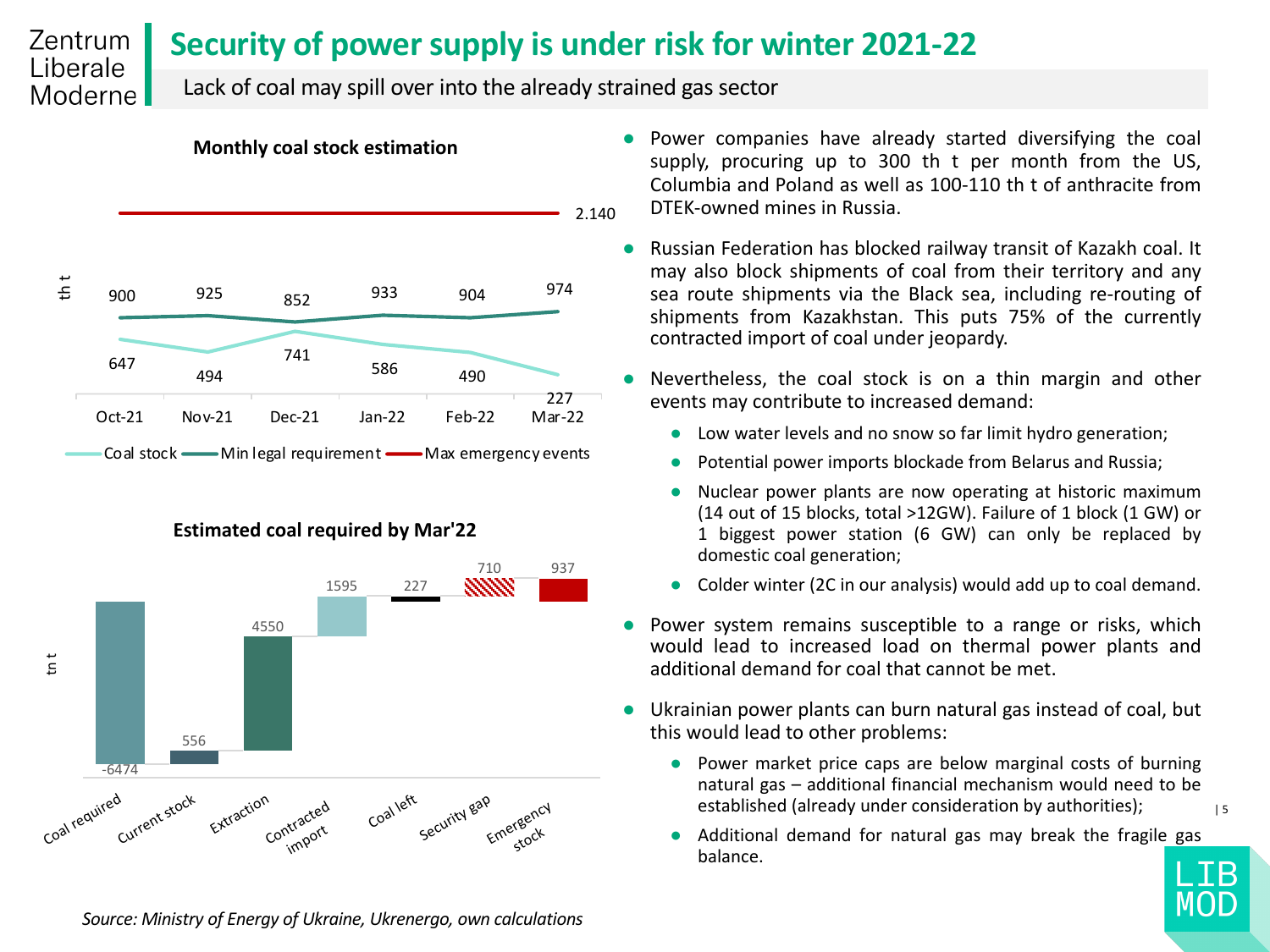#### Zentrum **The Ukrainian natural gas production and consumption remained stable** Liberale

Σ in bcm

But Ukraine continues to rely on imports

Moderne



**Gas production (mcm/d)**

- Ukrainian gas production until November 2021 was 2% lower than in 2020. The drop was due to state-owned Naftogaz' subsidiary UGV extracting less gas. This resulted in 0.4 billion cubic meters (bcm) less being available to the market.
- While cold weather implied higher gas consumption in the first half of 2021, this was offset by lower consumption in the second half. Overall, Jan-Nov gas consumption is 1% lower than last year.
- Hence, the Jan-Nov domestic gas balance remains unchanged compared to 2020 at -6.2 bcm.



*Source: Gas TSO of Ukraine, own calculations*

MO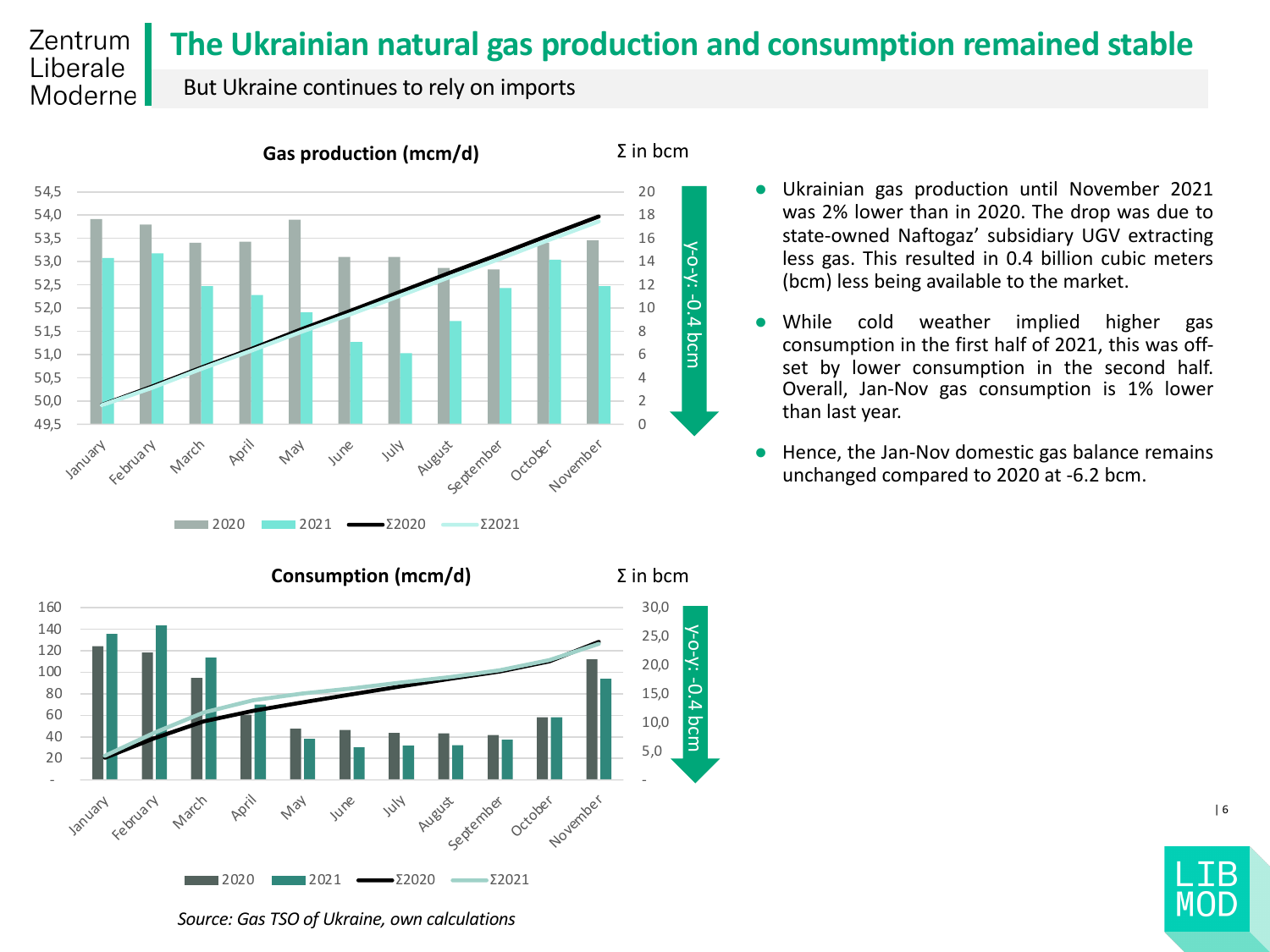#### Zentrum **Massive reduction in net-imports causes storages to deplete quickly** Liberale

Substantial storage built in 2020 was followed by record withdrawals in 2021



Moderne

● In Jan-Nov, net gas imports (i.e., inflows minus outflows) were 90% lower than last year – summing up to a deficit of 15.5 bcm.



- Until Oct 2020, Ukraine accumulated gas.
- Until May 2021, there was a substantial reduction in the balance.
- Until Sep 2021, followed a modest re-accumulation.
- Oct and Nov 2021 again saw a reduction.



*Source: Gas TSO of Ukraine, own calculations*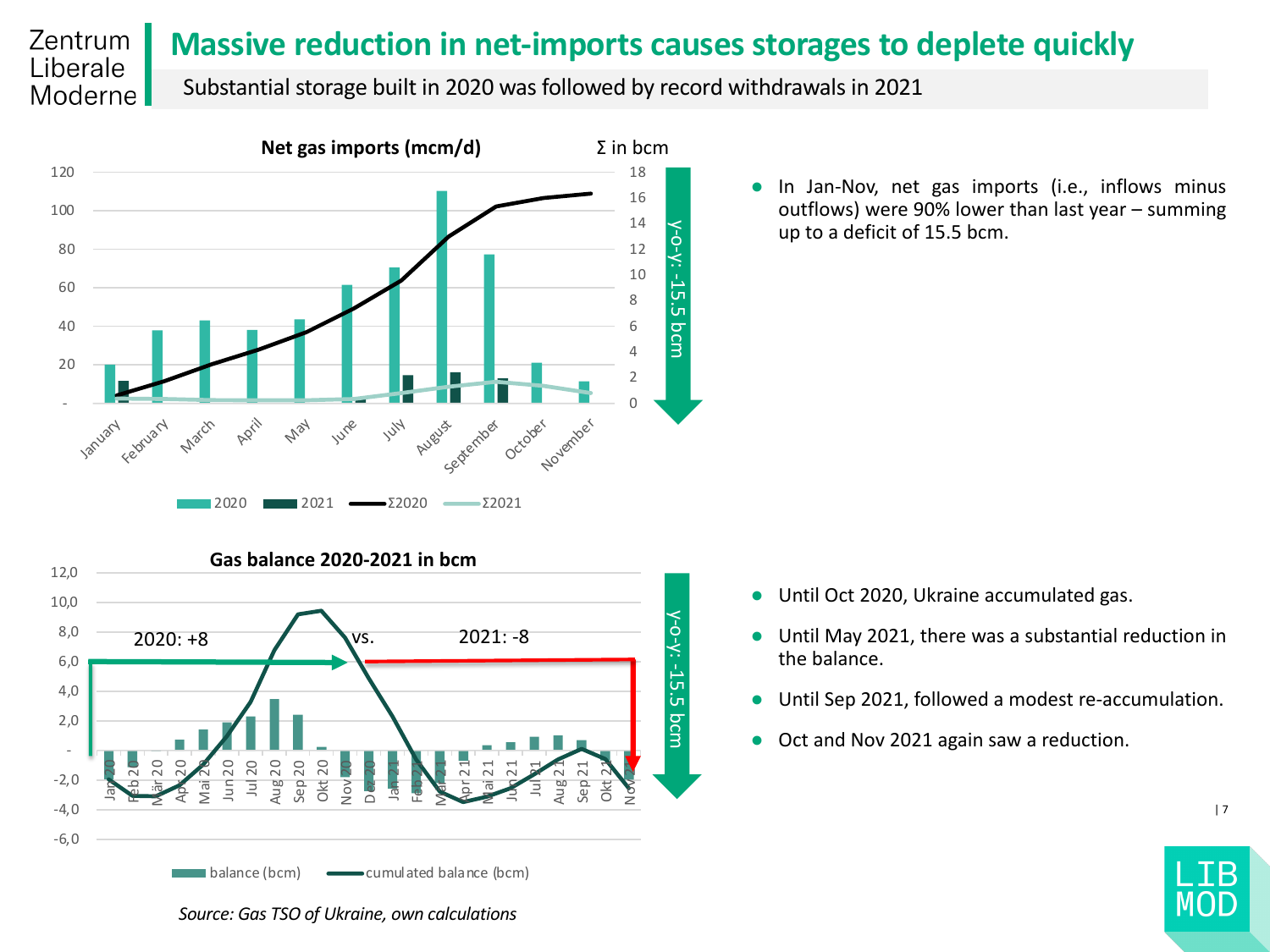#### Zentrum **Storage withdrawals 2021 due to two reasons: less imports, more exports** Liberale

Foreign gas stored in Ukraine was sent back to the EU, while Ukraine also accumulated less for the winter



Moderne

**Ukrainian gas storage levels in bcm**



*Note: We only look into physical flows, as we do not observe the commercial contracts behind them*

- Substantial reduction in inflows from Russia as transit was re-routed and reduced.
- Transit dropped from more than 80 bcm in 2019, to a contracted 65 bcm in 2020, and 40 bcm in 2021. Daily volumes often were occasionally at only 80 mcm/d while Gazprom had to pay for 110 mcm/d.
- This lack of carrying flows made (virtual) reverse flows from the EU to Ukraine much more difficult.
- Substantial reduction in in-flows from the West and increasing out-flows to the West as traders were reducing the substantial amount of gas they accumulated during the phase of low European gas prices in 2020.
- In November 2020, more than one third of the gas in Ukrainian storages was "foreign-owned".
- By the end of 2021, the volume of foreign-owned gas in Ukrainian storages dropped from 10 bcm to 1 bcm.
- Ukrainians (likely Naftogaz) managed to store 15 bcm by end of Nov 2021.



*Source: Naftogaz; Gas TSO of Ukraine Note: Domestic gas includes about 5 bcm of "cushion" gas that cannot be used*

MO)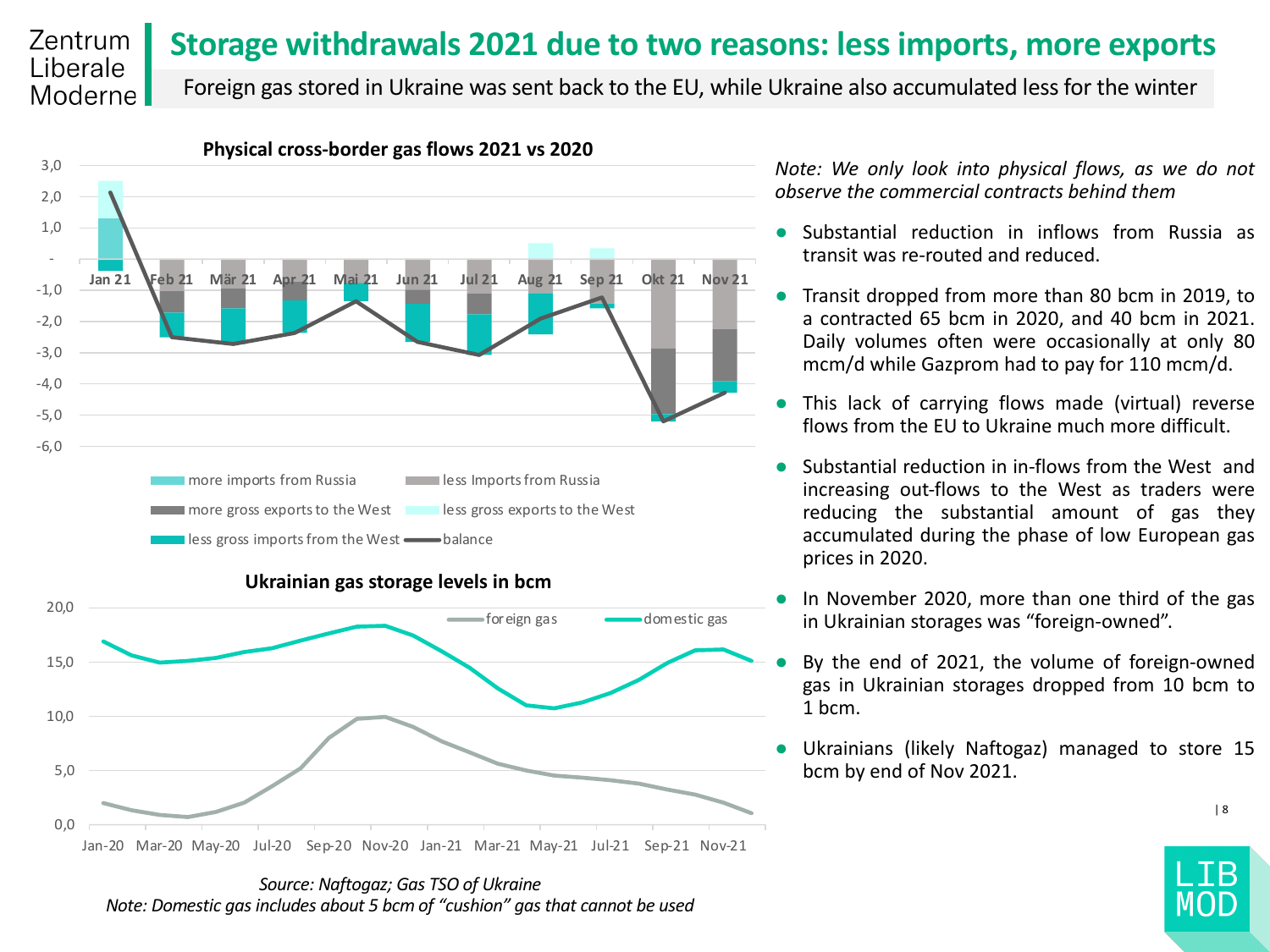#### Zentrum **Projection: In most scenarios there should be enough gas for this winter** Liberale

However, it would be hard to accumulate enough gas for the next season if bottlenecks remain



#### **Simplistic scenarios for storage levels**

Moderne

- If there will be a relatively cold winter (like 2020/21) and production remains flat, net imports could drop from current low levels to zero without depleting Ukrainian storages.
- Only if demand is 10% higher than in last winter (e.g., because of issues in the power sector), storages would not be able to cope.
- If emergency events occur in the power sector, additional gas demand will likely deplete the storage levels below allowed "cushion" level.
- The real test will be refilling almost empty Ukrainian storages after the winter 2021/22, should Russia stop transit (as it can re-route through NS2) and thereby also make reverse flows from the West much more challenging.
- Another challenge is financials of the Naftogaz group. Subsidization of residential supply and district heating companies, combined with high tax on subsoil use and current high gas price might affect the replenishment of gas storages.